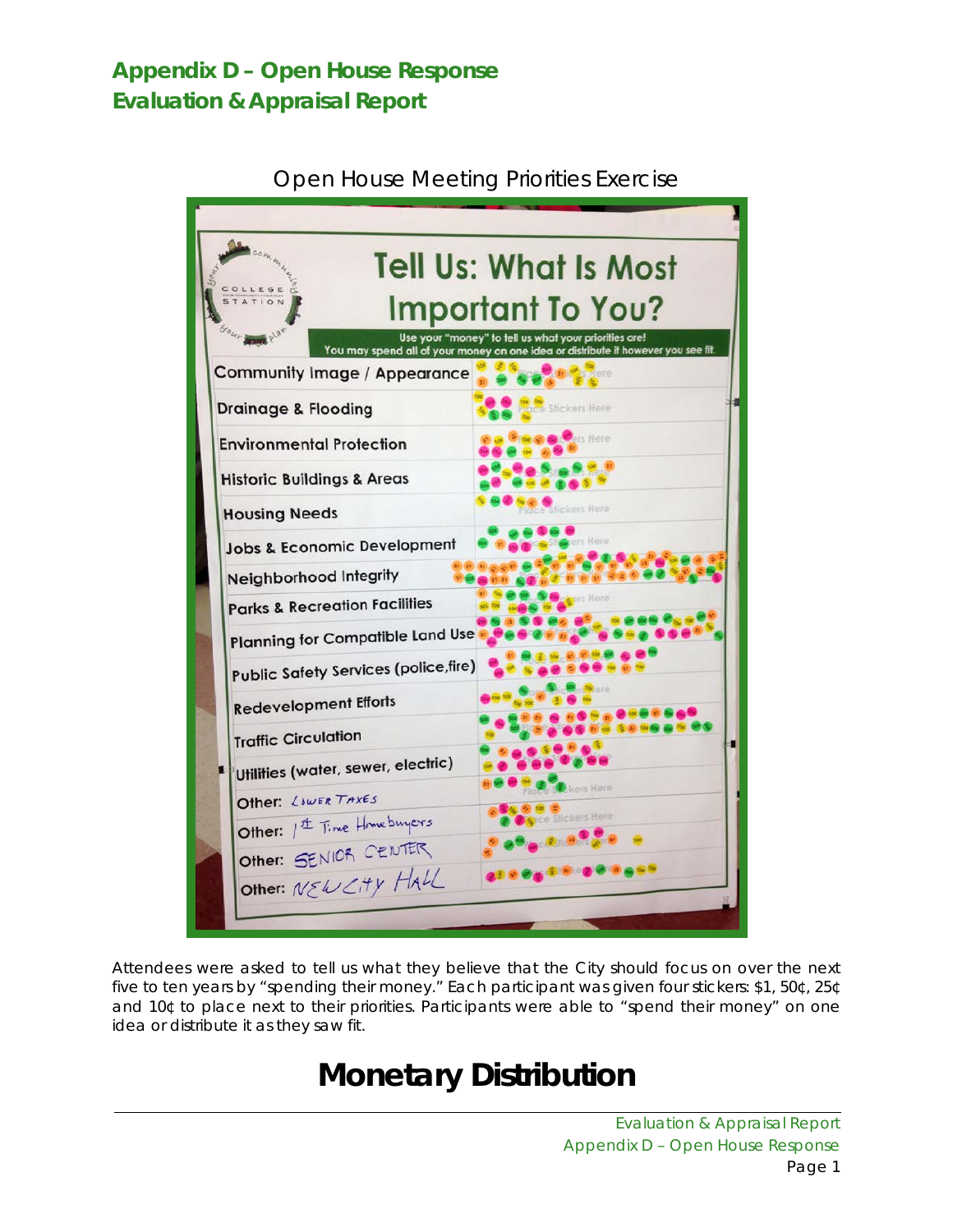

| <b>Priorities</b>                     | \$\$\$  |  |
|---------------------------------------|---------|--|
| Neighborhood Integrity                | \$39.70 |  |
| Planning for Compatible Land Use      | \$18.35 |  |
| <b>Traffic Circulation</b>            | \$15.95 |  |
| Public Safety Services (police, fire) | \$9.20  |  |
| <b>Environmental Protection</b>       | \$7.05  |  |
| Utilities (water, sewer, electric)    | \$6.05  |  |
| <b>Senior Center</b>                  | \$6.05  |  |
| New City Hall                         | \$5.65  |  |
| Community Image/Appearance            | \$5.45  |  |
| Historic Buildings & Areas            | \$5.10  |  |
| Jobs & Economic Development           | \$5.10  |  |
| Parks & Recreation Facilities         | \$4.35  |  |
| 1st Time Homebuyers                   | \$4.30  |  |
| <b>Redevelopment Efforts</b>          | \$3.70  |  |
| <b>Lower Taxes</b>                    | \$3.35  |  |
| <b>Housing Needs</b>                  | \$2.20  |  |
| Drainage & Flooding                   | \$2.00  |  |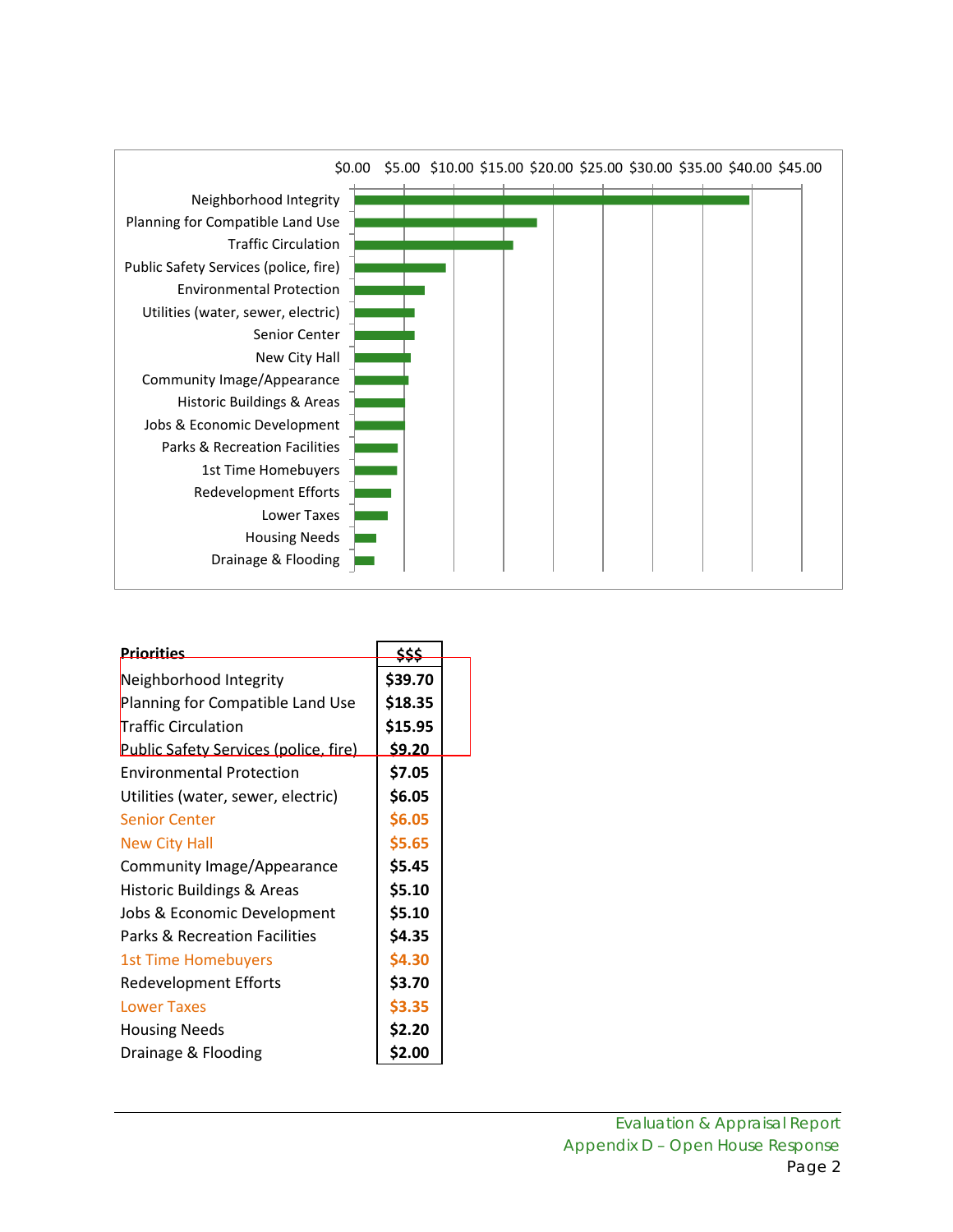## **Total Votes**

Total votes for each category were determined by assuming an equal weight for each sticker or vote cast.



| <b>Priorities</b>                     |    |                |                |                | <b>Total</b> |  |
|---------------------------------------|----|----------------|----------------|----------------|--------------|--|
|                                       |    |                | ર              | 4              | <u>votes</u> |  |
| Neighborhood Integrity                | 32 | 11             | 6              | $\overline{7}$ | 56           |  |
| Planning for Compatible Land Use      | 8  | 14             | 11             | 6              | 39           |  |
| <b>Traffic Circulation</b>            | 8  | 10             | 9              | 7              | 34           |  |
| Public Safety Services (police, fire) | 5. | 3              | 8              | 7              | 23           |  |
| <b>Historic Buildings &amp; Areas</b> | 1  | 7              | 5              | 6              | 19           |  |
| Utilities (water, sewer, electric)    | 2  | 2              | 11             | 3              | 18           |  |
| <b>Environmental Protection</b>       | 5  | 1              | 5              | 3              | 14           |  |
| Community Image/Appearance            | 3  | 3              | 1              | 7              | 14           |  |
| Parks & Recreation Facilities         | 1  | 4              | 3              | 6              | 14           |  |
| <b>New City Hall</b>                  | 3  | 3              | 3              | 4              | 13           |  |
| <b>Redevelopment Efforts</b>          | 1  | 3              | $\overline{2}$ | 7              | 13           |  |
| Jobs & Economic Development           | 1  | 6              | 4              | 1              | 12           |  |
| <b>Senior Center</b>                  | 4  | $\overline{2}$ | 3              | 3              | 12           |  |
| <b>1st Time Homebuyers</b>            | 3  | 1              | $\overline{2}$ | 3              | 9            |  |
| Drainage & Flooding                   | 0  | 2              | $\overline{2}$ | 5              | 9            |  |
| <b>Lower Taxes</b>                    | 1  | 4              | 1              | $\mathbf{1}$   | 7            |  |
| <b>Housing Needs</b>                  | 1  | 1              | 2              | 2              | 6            |  |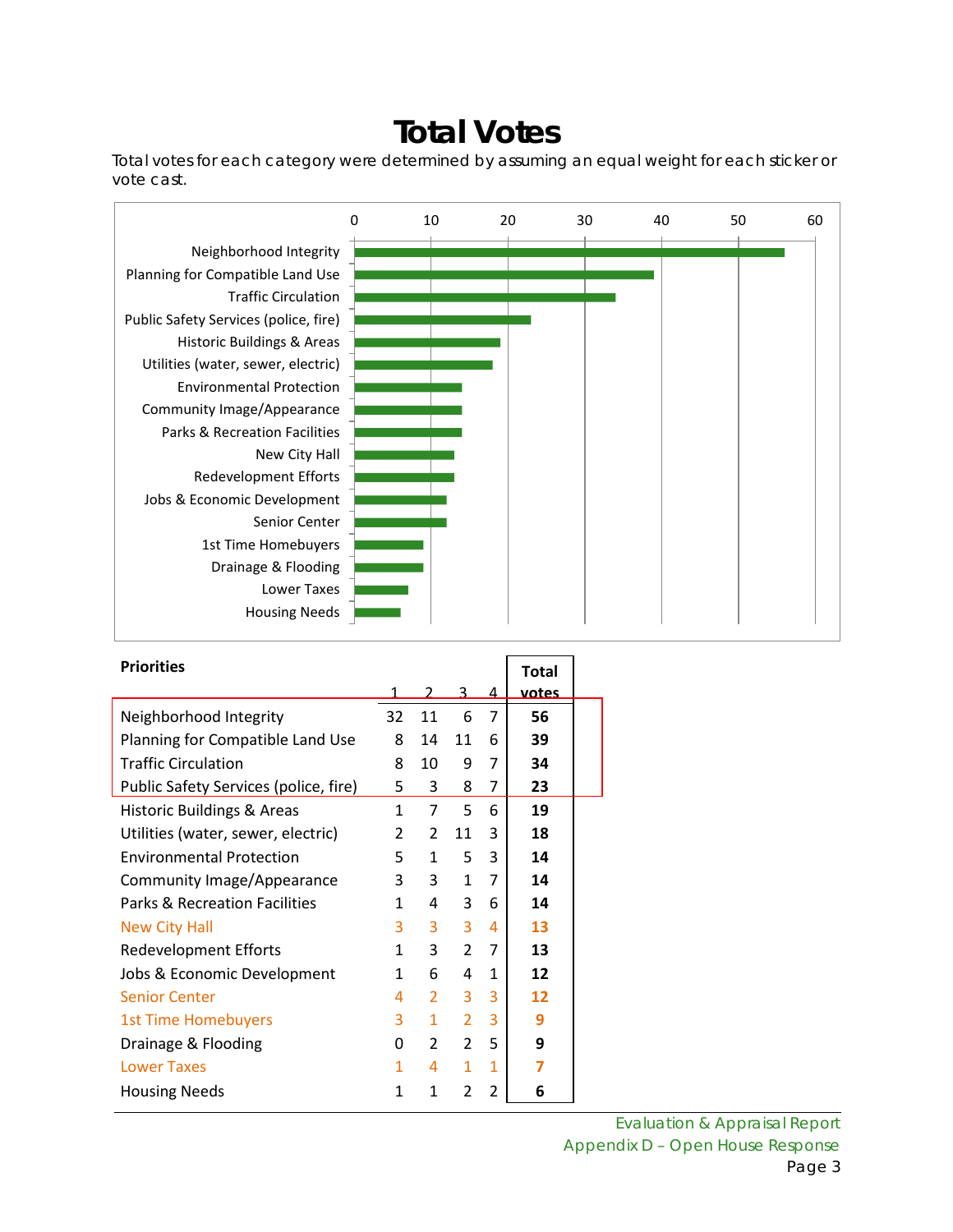# **Weighted Distribution**

When considering a weighted distribution, each sticker was assigned a numerical value in lieu of its monetary value. Numerical values were assigned as follows: \$1 (4), 50¢ (3), 25¢ (2), 10¢ (1).



|                                       |                |                |                |              | Weighted   |
|---------------------------------------|----------------|----------------|----------------|--------------|------------|
| <b>Priorities</b>                     | 1              | 2              | 3              | 4            | priorities |
| Neighborhood Integrity                | 32             | 11             | 6              | 7            | 180        |
| Planning for Compatible Land Use      | 8              | 14             | 11             | 6            | 102        |
| Traffic Circulation                   | 8              | 10             | 9              | 7            | 87         |
| Public Safety Services (police, fire) | 5              | 3              | 8              | 7            | 52         |
| <b>Historic Buildings &amp; Areas</b> | Τ              | 7              | 5              | ь            | 41         |
| Utilities (water, sewer, electric)    | $\overline{2}$ | $\overline{2}$ | 11             | 3            | 39         |
| <b>Environmental Protection</b>       | 5              | 1              | 5              | 3            | 36         |
| New City Hall                         | 3              | 3              | 3              | 4            | 31         |
| Jobs & Economic Development           | 1              | 6              | 4              | 1            | 31         |
| <b>Senior Center</b>                  | 4              | 2              | 3              | 3            | 31         |
| Community Image/Appearance            | 3              | 3              | 1              | 7            | 30         |
| Parks & Recreation Facilities         | 1              | 4              | 3              | 6            | 28         |
| <b>Redevelopment Efforts</b>          | 1              | 3              | $\overline{2}$ | 7            | 24         |
| <b>1st Time Homebuyers</b>            | 3              | $\mathbf{1}$   | 2              | 3            | 22         |
| <b>Lower Taxes</b>                    | 1              | 4              | 1              | $\mathbf{1}$ | 19         |
| Drainage & Flooding                   | 0              | $\overline{2}$ | $\overline{2}$ | 5            | 15         |
| <b>Housing Needs</b>                  | 1              | 1              | 2              | 2            | 13         |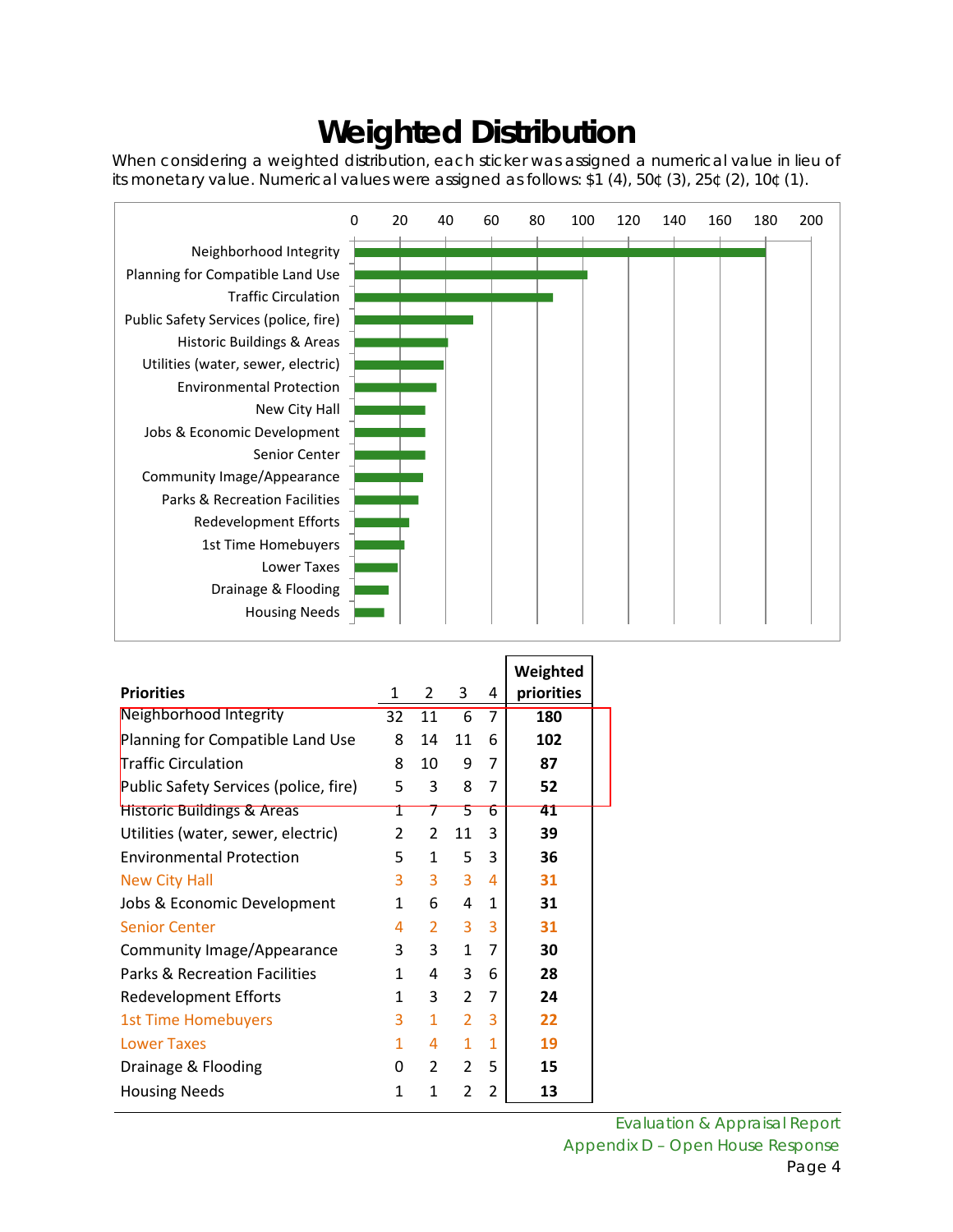#### **Written Comments from Open House Meeting**

We were promised that the road out of S&W on Rock Prairie would not connect to Stonebrook. Thanks for lying to us.

The water lines on Glade St. north of Haines (area not renovated yet) have a break or leak every few months for decades now. When will they be replaced like the area south of Haines was last year? Robert McGeachin 1208 Glade St., College Station TX 77845 [r-mcgeachin@tamu.edu](mailto:r-mcgeachin@tamu.edu)

Municipal water is good but any individual not inside the city limits should have the right to drill and keep an individual well.

Please look at and consider the land at the entry of Nantucket. The current plan shows the land as restricted suburban. It has always been intended as commercial. There are two businesses there now and have always been.

There is not enough single family land that can be developed. Need to look at reworking some of the rural estate uses to general suburban. Strong demand for affordable housing (sub 200) but nowhere to build.

Please train all officers to city codes so the codes can be enforced.

We own 70 acres on Rock Prairie (NE) of WD Fitch. We would like to do smaller lots than Williams Creek. We have people who would love this area but can't afford one acre prices. We would like to utilize the seven close to the property for more roof tops. The demographics have changed since the plan due to the new Scott & White. Joe & Janet Johnson 979-229-0310

There is a need for hiring more police.

The city has the most retarded recycling system ever.

Make sure PD and Fire are sufficiently staffed, so they can keep up their good level of service.

Police undermanned and underfunded. Need vision to get ahead of growth not just catch up.

Why do you claim Hensel Park as a "C.S." park? It isn't. It is TAMU – there is another TAMU park on Ashburn. Why is one C.S. but not both?

College Station needs to pay more attention to street and road maintenance. Fix potholes folks.

I live at 1005 Ashburn and we are very concerned about the increasing houses being rented to students in our neighborhood and especially around Thomas Park. These are supposed to be single family residences and they are not. It is time for the city to implement some regulations to control rentals and stop this destruction of single family neighborhoods all around the University. Please consider ideas other cities use such as: 1. Lower number of unrelated people in General Suburban to two. 2. Limit of one rental house in each ten in General Suburban neighborhoods. This is becoming an alarming problem. I just look at what has occurred on Kyle street in the past years. These rental homes discourage family buyers next to them and more and more homes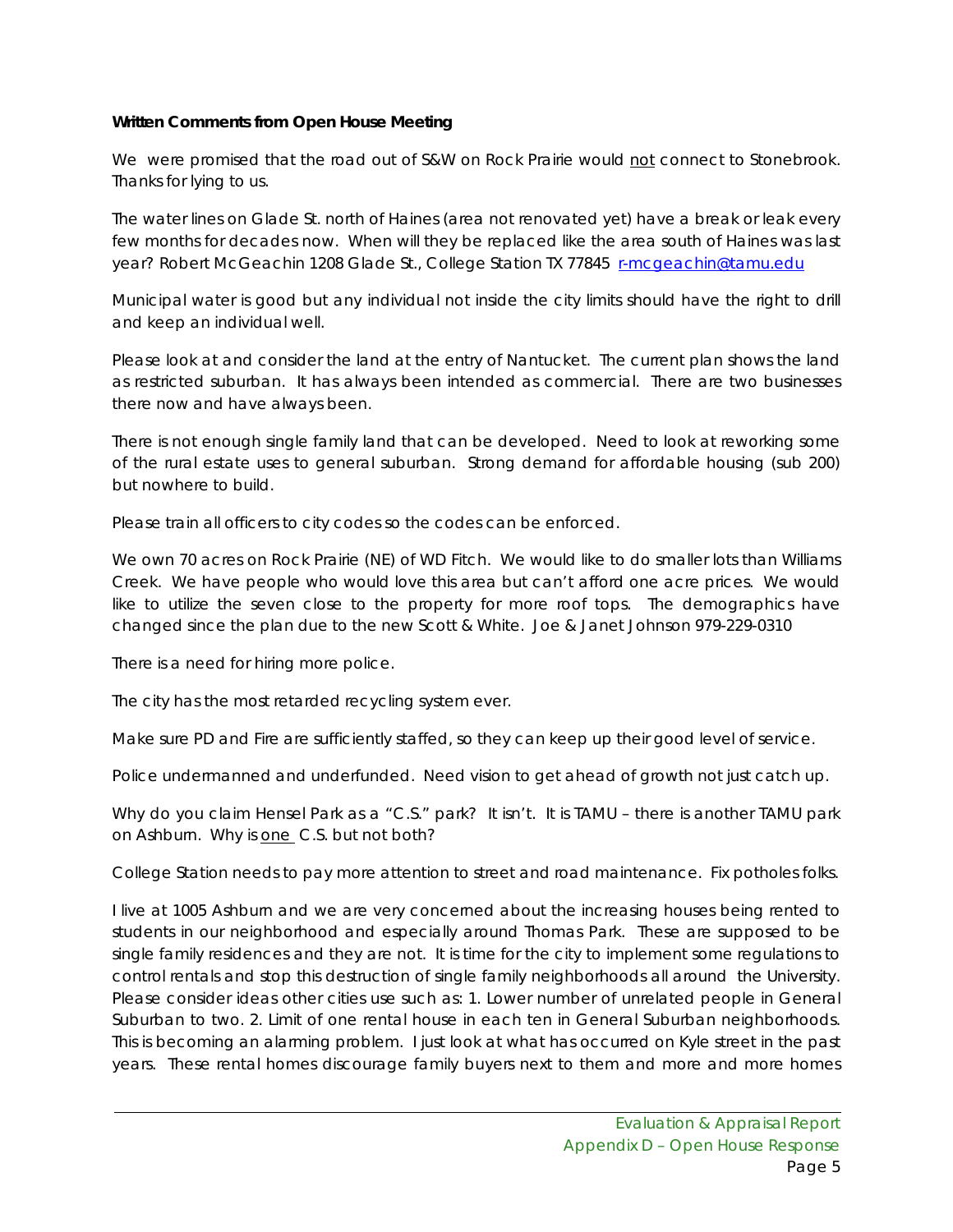down the street become rentals and our family neighborhood disappears. Please consider this issue seriously.

Thanks for doing this! Everything looks good. I'm happy as long as you leave the area I fought for alone.

We, as citizens and families of college station, are challenged by one problem: maintaining true neighborhood integrity. Where our city should be upholding this ideal - as state college home of Penn State University does in all neighborhoods where the rule is only one in every 10 houses can be rented to students, as the town where I grew up and much like College station protects family neighborhoods they know how important this is! Other towns limit two unrelated persons per rent house, another good idea!

It is important to make crossings for pedestrians and bicycles at schools, parks, and busy stretches of major thoroughfares.

I would like a sidewalk on Park Place, esp. between Dexter and Glade, to but put back on the plan. I have a child who walks to school along this route, as do other children. The city should put the welfare of children and its citizens ahead of a few homes owners who might be moving in a few years.

Sidewalks? Highlands etc.

We need more bike lanes. Especially ones that connect to others to complete a path to a destination.

The amount of traffic on some "2-lane" roads, like Holleman Drive, already require four lanes some times of the day. City wide traffic planning is very inadequate and has been for decades or we would have already had the street infrastructure in place. New development should be required to provide 42' with sidewalks on both sides as a minimum for all streets, otherwise we will never keep up.

Long term planning? Which efforts has College Station undertaken (besides flood planning) to address issues from further climate change? Water Planning? Energy Supply? Extreme events (not flooding)?

I lived in Metroplex and even they managed traffic flow better.

Living in Shenandoah and with expansion of Barron Rd and CSHS, really need signal light either at Newport and Barron or Alexandria and Barron

The thoroughfare plan needs to be re-evaluated. Relief around campus- widening some of the bypasses.

What are you doing to deal with the congestion on the streets for parked cars that literally prevent school buses, fire trucks, etc. from getting down the streets? (Southgate, Eastgate, Northgate areas)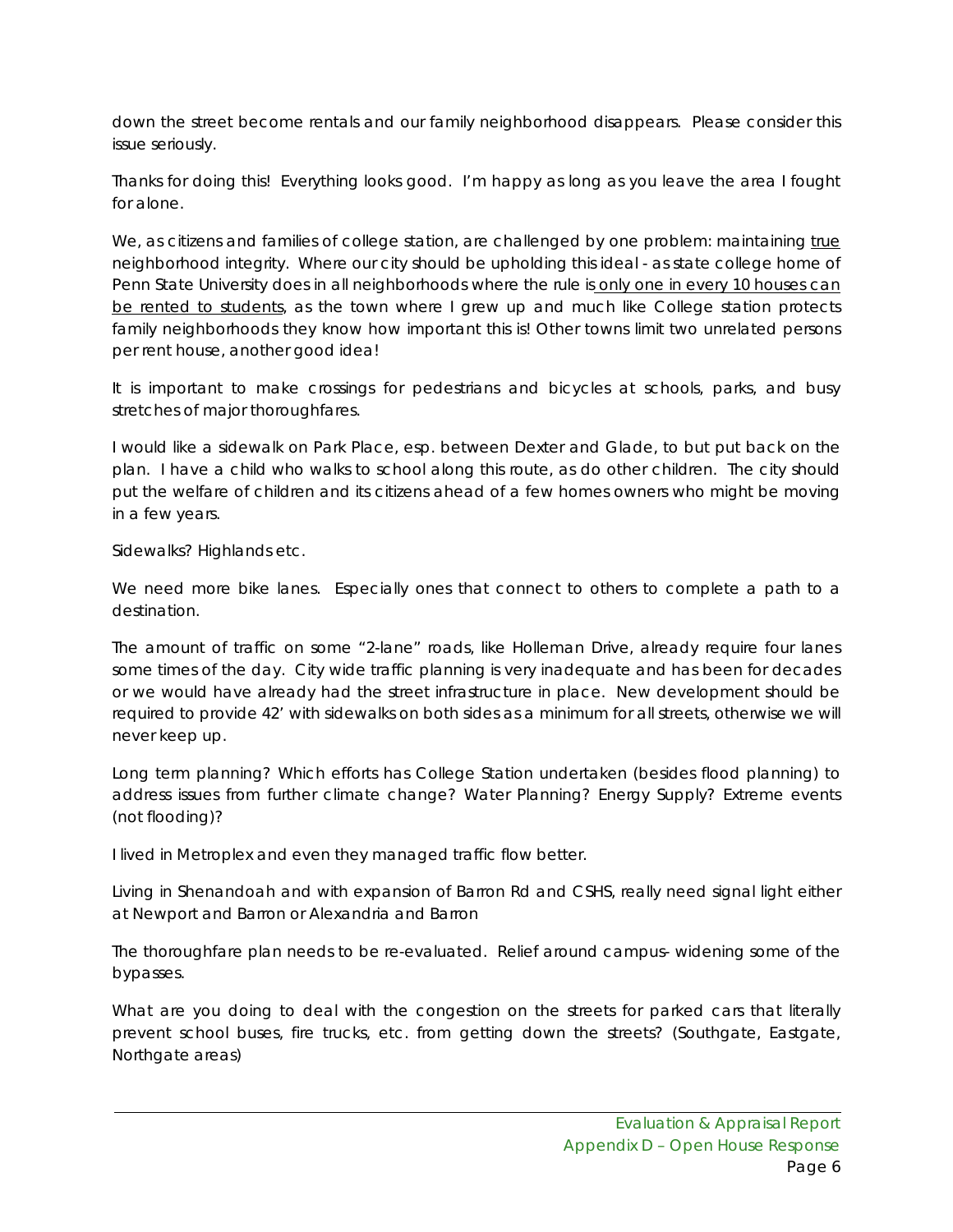Traffic in West Park will only continue to get worse as large lots are replatted and 4 bedroom/4 bath homes are build on smaller lots. Parking as well as traffic, will increase.

Minimize the time during when all cars at an intersection with traffic signals are stopped. I.E. the light is green for the direction from which NO cars are coming.

This process is a joke. Having devoted many hours to the development of the South Knoll plan, following the process specified by the City, only to see the Council ignore the efforts of the volunteers it recruited, destroys confidence in city leadership and any desire to participate in city efforts.

"Expecting sensitive development and management?" Why from 4 unrelated people in a house to 6? "Historic District?" What happened?

The plans mention neighborhood integrity but the city only seems to care about the high income neighborhoods. I wish the city would stop letting business owners run everything.

City website is hard to use – not easy to find things on. Let us help redesign it.

Why does the city allow the homes on the Southside to be torn down, only to be replaced by more cheap student housing? Shame on you!

Neighborhoods are promised certain codes but when there are violations regarding size or other features the city just lets the builder break them with no consequences. Why?

The destruction of neighborhood character and integrity by the definition of "single family" residence of up to 4 unrelated individuals can only be stopped by lowering the definition to two unrelated individuals city wide.

I live in 1005 Ashburn and the Comprehensive Plan for our neighborhood has been extremely important in defending our properties from investors wanting to divide large lots into small ones to build rental houses in what is supposed to be a family residence neighborhood. The various ways it helps protect our neighborhood integrity and unique characteristic is invaluable.

Keep our existing meters -  $no$  "smart" meters.

Neighborhood Integrity Goals: Citizens proposed actions consistent with goals. CITY COUNCIL REJECTED.

What's character? More concrete and two story units. Where are the single family lower income?

I want dedicated bike paths (separate form road). More sidewalks. More ways to protect our water and air and preventing homes from fracking.

Vision for CS – "safe tranquil clean and healthy neighborhoods with character" is not achievable unless the city is willing to work with long term residents to control student rentals in older neighborhoods.